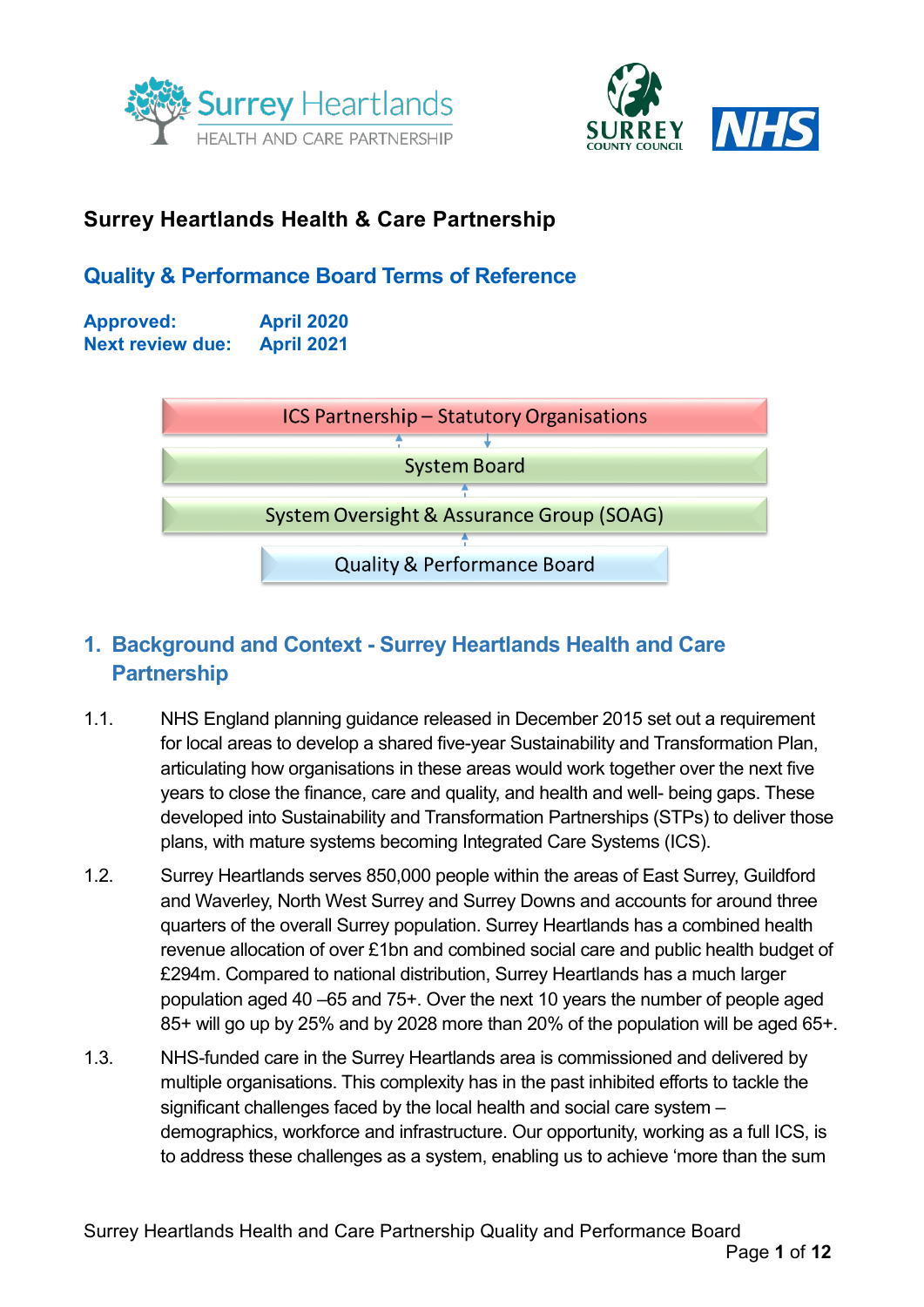of the parts'. This will also require a change in how we are held accountable as individual organisations.

- 1.4. At the heart of our integrated care system is a commitment to work together as a system to transform public services and secure consistent, sustainable, high quality physical and mental health and care, and the best use of financial resources, for the people of Surrey Heartlands for the long term.
- 1.5. This move towards working in geographical footprints requires governance arrangements to support financial development and change at a system level.

# **2. Principles of the Surrey Heartlands Governance Structure**

- 2.1. The principles of the Surrey Heartlands governance arrangement is to support effective collaboration and trust between all providers, commissioners, stakeholders and the citizens of Surrey to work together to deliver improved health and care outcomes more effectively and reduce health inequalities across the system. Our governance structure will:
	- Provide a framework for system level decision making and assurance with clarity on where and how decisions are made on the development and implementation of the Surrey Heartlands vision and objectives;
	- Provide greater clarity on system level accountabilities and responsibilities;
	- Provide assurance to individual statutory bodies<sup>[1](#page-1-0)</sup>;
	- Enable opportunities to innovate, share best practice and maximise sharing of resources across organisations;
	- Enable collaboration between partner organisations to achieve system level financial balance while safeguarding the autonomy of organisations;
	- Enable transformation of health and care services to realise the objectives of the ICS, working towards a long-term goal of a single population based budget for health and social care services.

## **3. Purpose of the Surrey Heartlands Quality & Performance Board**

3.1. The purpose of the Surrey Heartlands Quality & Performance Board (Board) is to provide system-wide leadership and accountability for the performance, delivery and transformational change of the quality of care received to the residents and patients across Surrey.

<span id="page-1-0"></span><sup>&</sup>lt;sup>1</sup> The Board has delegated responsibilities from the CCG to provide statutory quality & performance assurance.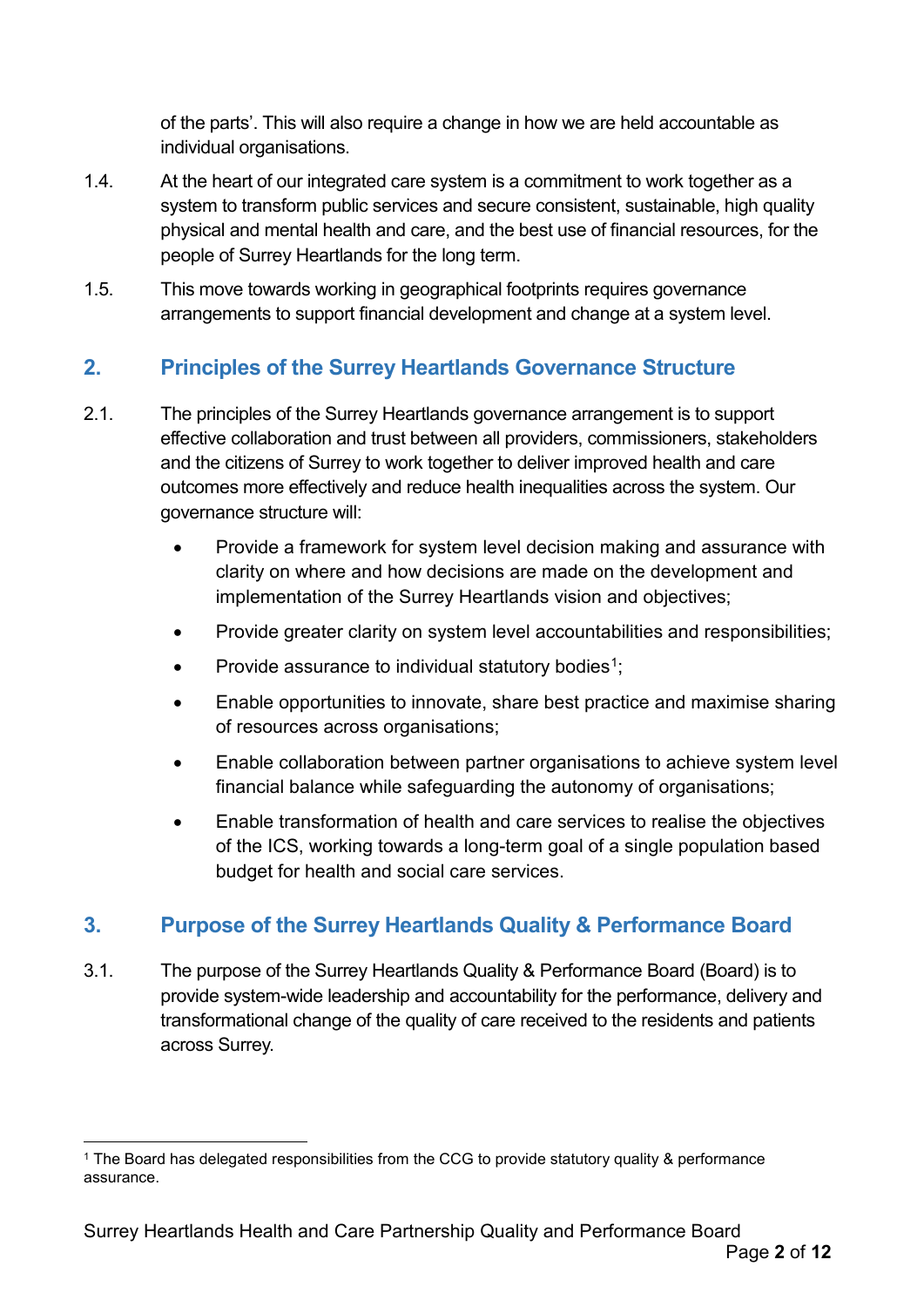# **4. Reporting Responsibility and Accountability**

- 4.1. The Board reports and is accountable to the ICS System Board via the System Oversight and Assurance Group (SOAG) and to the statutory organisations in the Surrey ICS system.
- 4.2. The Board receives its powers and authority by delegation from each of the ICS Partners. The approval of these terms of reference by the ICS partners signifies the delegation of powers and authority to the Board.
- 4.3. Following each Board meeting, the Independent Lay Co-chair will provide a monthly report into the ICS System Board to provide assurance on progress of critical activities. The Chair shall draw to the attention of the ICS System Board any issues that require its consideration or requires executive action.
- 4.4. The Board will only operate within the parameters of the responsibilities delegated to it by the ICS Partner organisations as described in these Terms of Reference. Each ICS Partner will record the delegation within their Scheme of Reservation & Delegation;
- 4.5. The minutes of the Board meetings shall be formally recorded, submitted to the statutory organisations in the Surrey ICS system and subject to publication in accordance with each organisation's governance procedures.
- 4.6. The Board is authorised by the statutory organisations in the Surrey ICS system to investigate any activity within these terms of reference. It is authorised to seek any information it requires from any member, officer or employee who are directed to cooperate with any request made by the Board. The Board is also authorised to obtain (via a CCG Partner[2](#page-2-0)) outside legal or other independent professional advice and to secure the attendance of other individuals with relevant experience and expertise if it considers necessary.
- 4.7. When considering matters, Board should take into account the following points:
	- All statutory requirements applicable to the ICS partner organisations (including Accounting Standards, Health and Safety, Information Security, Counter Fraud etc)
	- NHSE/I & CHC Requirements and Standards;
	- NHS Best Practice and Guidance:
	- Emerging Risks and Issues.

#### **5. Sub Committees & Delegation**

5.1. The Board may delegate tasks to such individuals, sub-committees or individual members as it shall see fit, provided that any such delegations are consistent with the parties' relevant governance arrangements, are recorded in a scheme of delegation,

<span id="page-2-0"></span><sup>&</sup>lt;sup>2</sup> A CCG partner is selected only because the CCG has delegated assurance responsibility to the Board.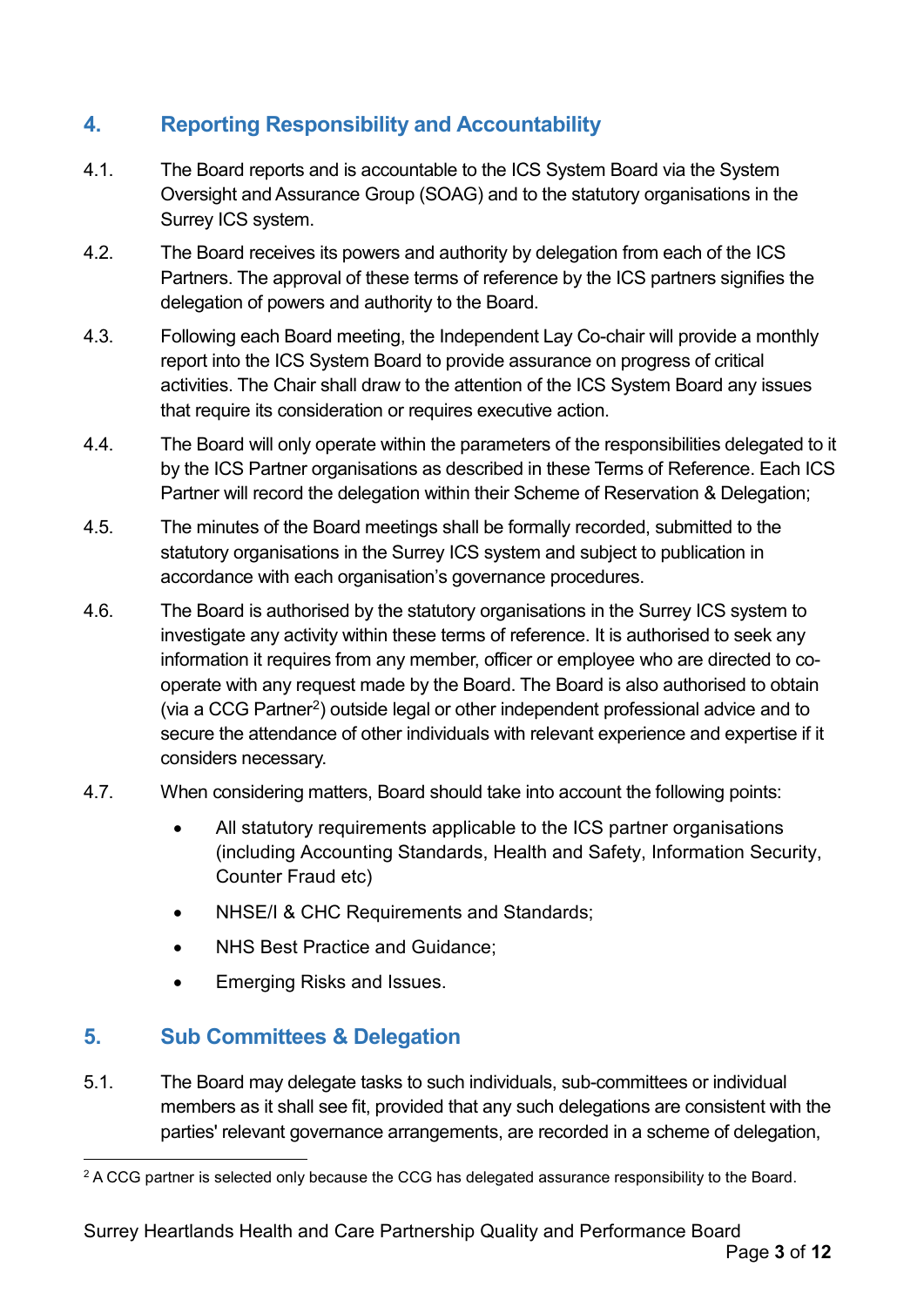are governed by terms of reference as appropriate and reflect appropriate arrangements for the management of conflicts of interest.

5.2. The minutes from any sub committees will be a standing item on the Board's agenda.

#### **6. Responsibilities**

- 6.1. The key roles of the Quality and Performance Board are as follows:
	- Consider the delivery of the constitutional standards and main national "performance" metrics as set out in the CCG IAF & provider Single Oversight Framework (pending a combined ICS framework) and the LA delivery framework;
	- Oversee the delivery and impact of the Surrey Heartlands Quality and Performance Strategy to ensure successful outcomes of key enablers such as: workforce, digital and citizen engagement that impact on the quality of care and experiences of the citizens of Surrey Heartlands;
	- Oversee development of robust integrated quality systems for quality planning, quality improvement and quality assurance;
	- Oversee the specific "quality" metrics, outcomes and workstreams (Health Care Acquired Infection (HCAI), Transforming Care Partnership (TCP), safeguarding, etc) and ensures action is taken on quality concerns;
	- Oversee and triangulate programme specific performance and quality improvement at both place and scale to assure citizens are receiving the best possible care and desired outcomes from transformational change programmes:
	- Identify and monitor system wide issues, and escalated concerns either from Programme; ICP and Safeguarding Boards, Joint Intelligence Group (JIG) or Regional QSG bringing together information and taking actions on areas of poor performance, including generating shared solutions.
	- Oversee the safe transition and integration of quality and performance into the new system architecture and transition from individual organization to integrated system assurance at both place and scale;
	- Undertake assurance function on behalf of the SH CCG Governing Body;
	- To review and monitor unwarranted variation in quality and performance across Surrey Heartlands partners to ensure that they are understood and investigated with any associated analysis and actions;
	- Oversee development and delivery of recovery plans to drive overarching performance and quality improvements;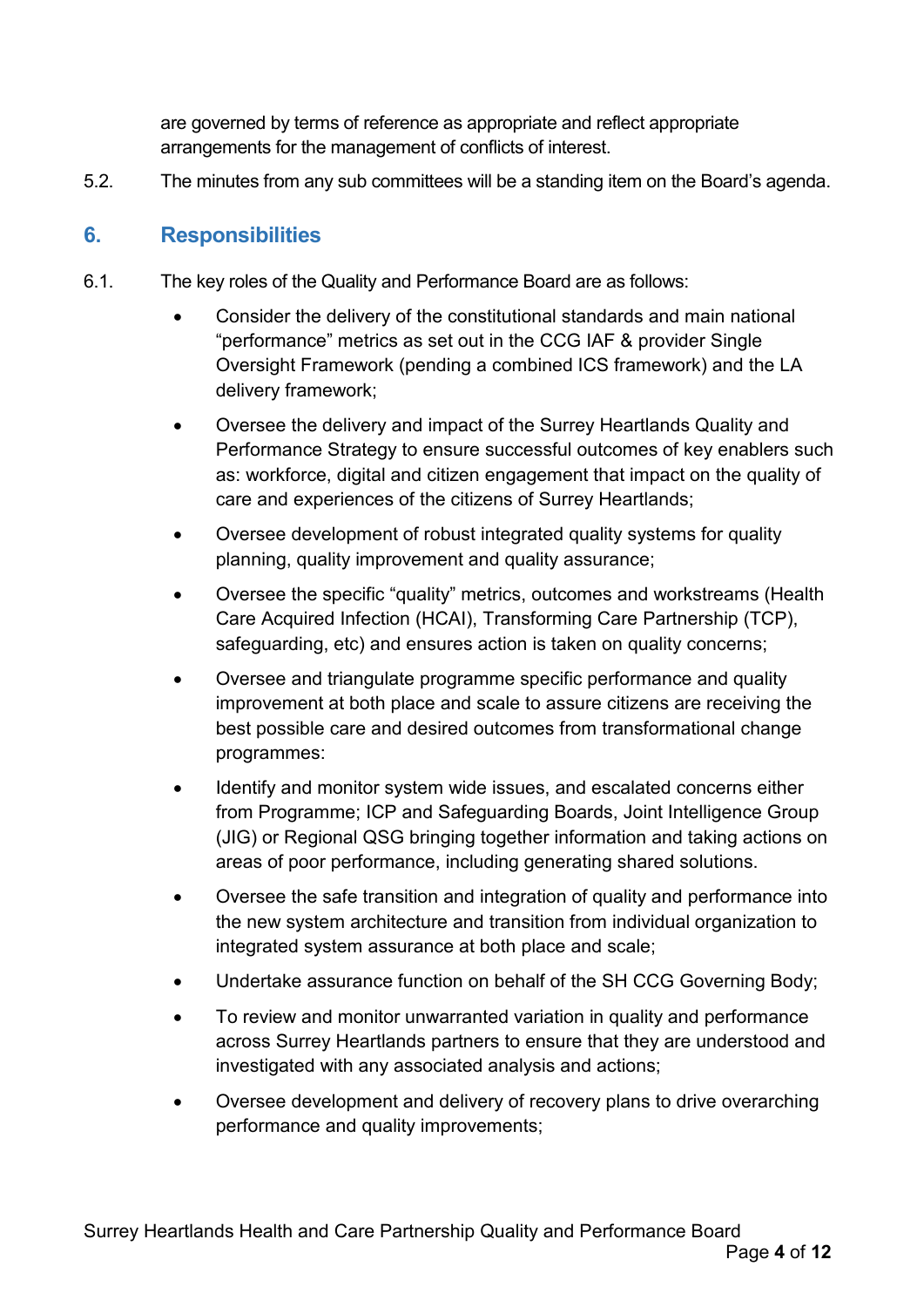- Support initiatives that may be required for sustainable delivery of the national and Surrey Heartlands standards in accordance with guidelines and take action accordingly; and,
- Support the development of system-wide improvement and transformation.

## **7. Escalation**

- 7.1. The Quality and Performance Board will provide an exception report to the Surrey Heartlands Accountable Officers' System Oversight & Assurance Group (SOAG).
- 7.2. The Board will also report to the Regional Quality Surveillance Group using the escalation process as set by the National Quality Board by exception. Bring together information and take joint action on areas of underperformance, including generating shared solutions.
- 7.3. The Board is authorised to determine matters within its remit where those matters involve expenditure up to the delegated limits. Where the expenditure involved exceeds these sums, the Board is authorised to make representations to the ICS Partner organisations in respect of those matters.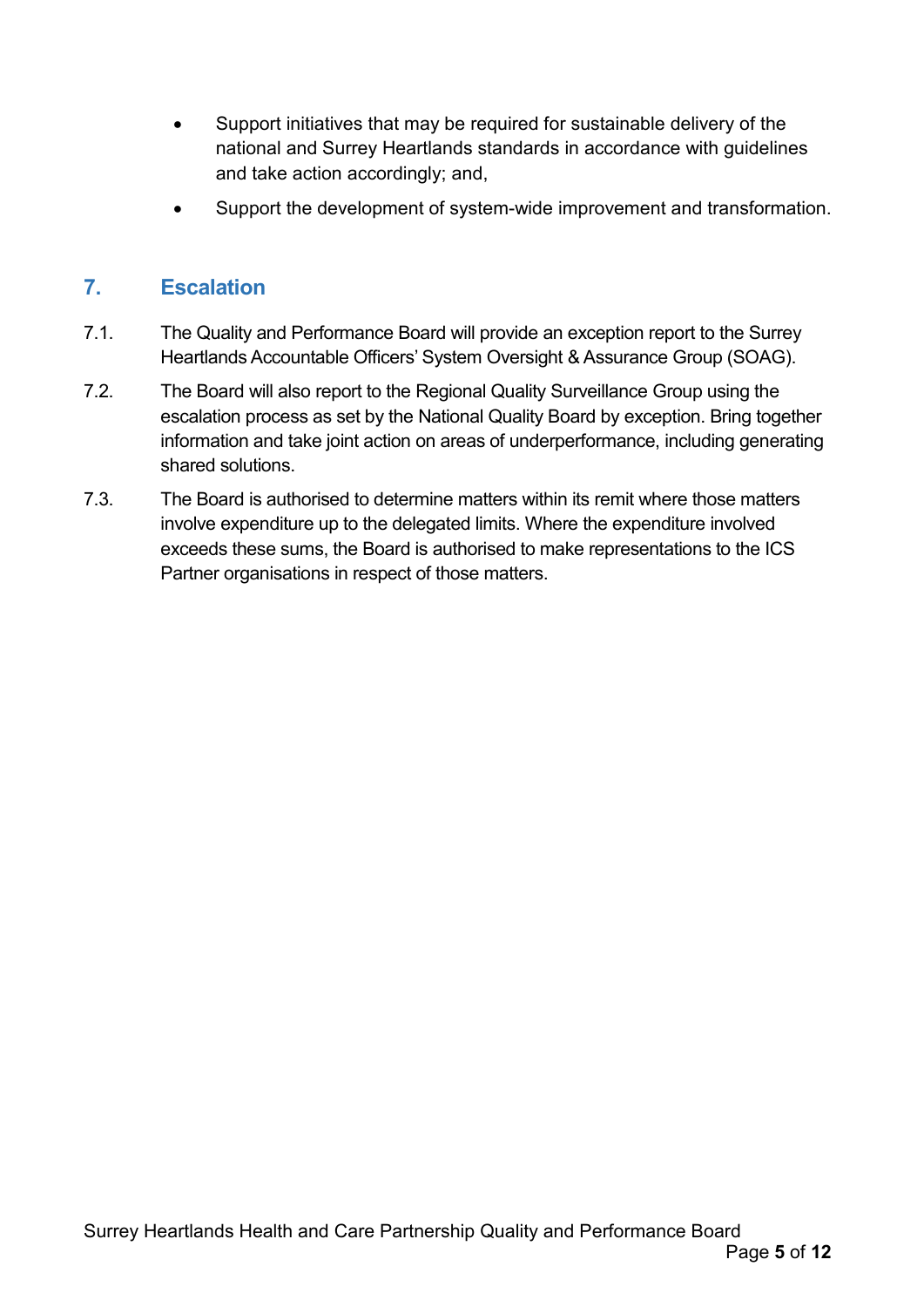# **8. Membership**

8.1. The membership of the Board consists of:

| <b>Board Membership</b>                                                         |  |  |  |  |  |  |
|---------------------------------------------------------------------------------|--|--|--|--|--|--|
| Independent Lay Member, who shall be a Board Co-Chair                           |  |  |  |  |  |  |
| GB Registered Nurse Member, who shall be a Board Co-Chair                       |  |  |  |  |  |  |
| CCG Lay Member - PPE                                                            |  |  |  |  |  |  |
| ICS Director for Quality and CCG Chief Nurse                                    |  |  |  |  |  |  |
| ICS Director of Performance/Deputy                                              |  |  |  |  |  |  |
| <b>CCG Governing Body GP Representative</b>                                     |  |  |  |  |  |  |
| <b>CCG Secondary Care Doctor</b>                                                |  |  |  |  |  |  |
| <b>Public Health Representative</b>                                             |  |  |  |  |  |  |
| <b>ICP Directors</b>                                                            |  |  |  |  |  |  |
| <b>Surrey County Council -name TBC</b>                                          |  |  |  |  |  |  |
| ICP Lead for Quality x4                                                         |  |  |  |  |  |  |
| ICS Director of Surrey Wider Services                                           |  |  |  |  |  |  |
| ICS Surrey wide services lead for Quality and Performance                       |  |  |  |  |  |  |
| Healthwatch                                                                     |  |  |  |  |  |  |
| <b>Director of Specialised Commissioning (TBC)</b>                              |  |  |  |  |  |  |
| Clinical Leads - link with clinical leadership modelling for correct reps (TBC) |  |  |  |  |  |  |
| ICS Director of Workforce (TBC)                                                 |  |  |  |  |  |  |
| <b>NHSE/I Quality Leads</b>                                                     |  |  |  |  |  |  |
| <b>CQC</b> representative                                                       |  |  |  |  |  |  |
| Potential transition arrangement until leads identified                         |  |  |  |  |  |  |
| Director of Quality and Performance for SABPT                                   |  |  |  |  |  |  |
| Director of Quality and Performance Ashford and St Peters                       |  |  |  |  |  |  |
| Director of Quality and Performance Royal Surrey County Hospital                |  |  |  |  |  |  |
| Director of Quality and Performance SECAMB                                      |  |  |  |  |  |  |
| Director of Quality and Performance CSH                                         |  |  |  |  |  |  |
| Director of Quality and Performance Epsom and St Helier Hospital                |  |  |  |  |  |  |
| Director of Quality and Performance First Community Health and Care             |  |  |  |  |  |  |
| Director of Quality and Performance SaSH                                        |  |  |  |  |  |  |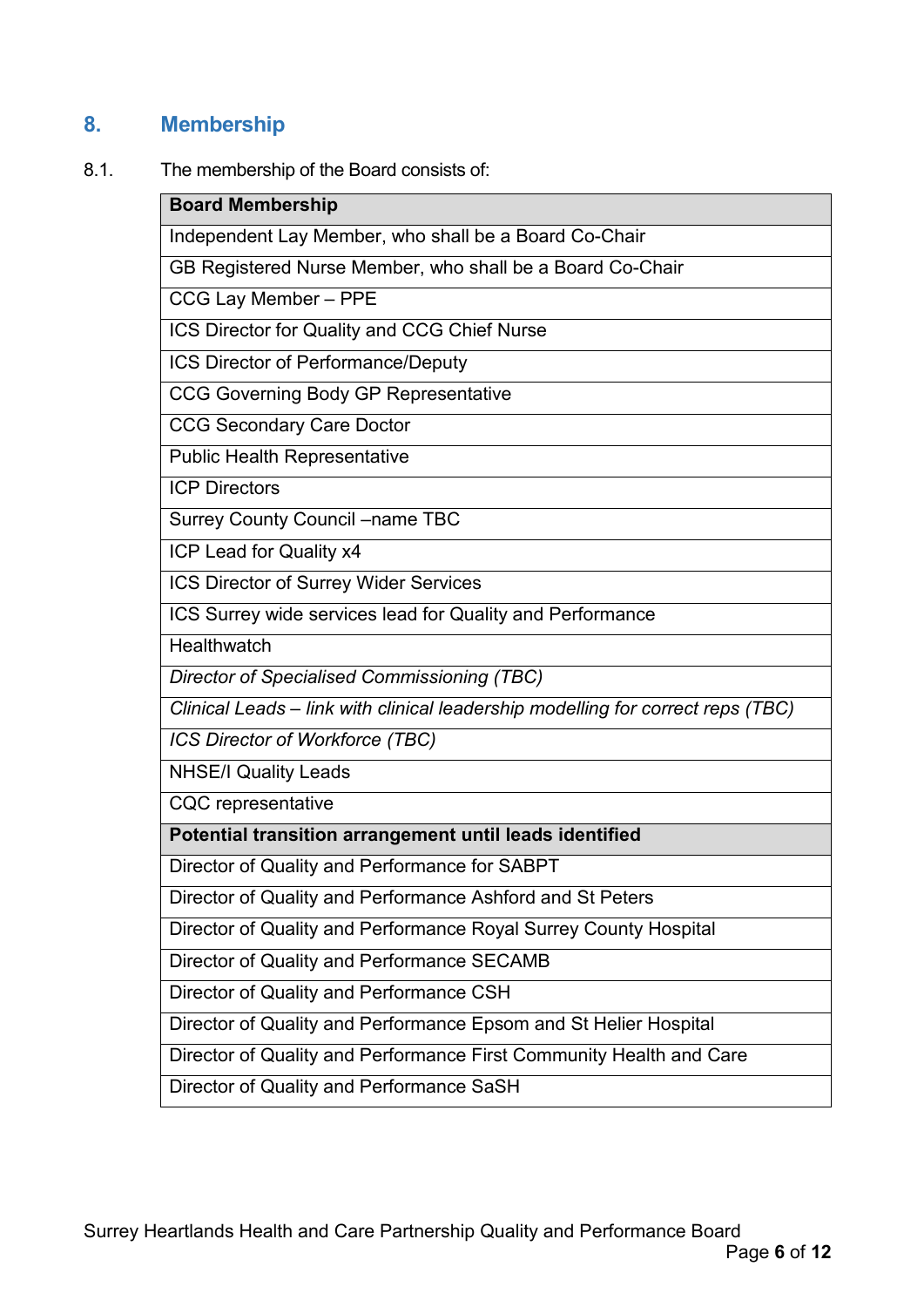8.2. Members of the Board should aim to attend all scheduled meetings. The Board may make representation to the relevant ICS Partner organisation in any circumstances in which a Member's attendance falls below 75% attendance.

## **9. Co-opted members / deputies / attendees**

- 9.1. The Board may not co-opt additional members.
- 9.2. Board members may nominate a suitable deputy when necessary and subject to the approval of the Chair. All deputies should be fully briefed and the secretariat informed of any agreement to deputise so that quoracy can be maintained.
- 9.3. The following individuals shall routinely attend meetings:
- 9.3.1. None
- 9.4. Other relevant senior managers and other individuals may be invited to attend the Committee as required.

#### **10. Quoracy**

- 10.1. No business will be transacted unless:
- 10.1.1. At least 50% of members are present at the Board.
- 10.1.2. There will be at least:
	- One Co-Chair;
	- One ICS Director / Deputy;
	- One Member from each ICP;
	- One Surrey-wide Services Representative
	- Surrey County Council Representative.

#### **11. Chair**

- 11.1. The ICS Partner organisations will appoint two co-chairs:
	- An independent chair (2yr term with option for second term);
	- The CCG Governing Body Registered Nurse.
- 11.2. The co-chairs will alternate as Chair of a meeting except where the Board members indicate before a meeting that an agenda item should be chaired by a specific individual.)
- 11.3. The Chair of the Board will ensure:
	- Full participation during meetings;
	- All relevant matters and agenda items are discussed, and

Surrey Heartlands Health and Care Partnership Quality and Performance Board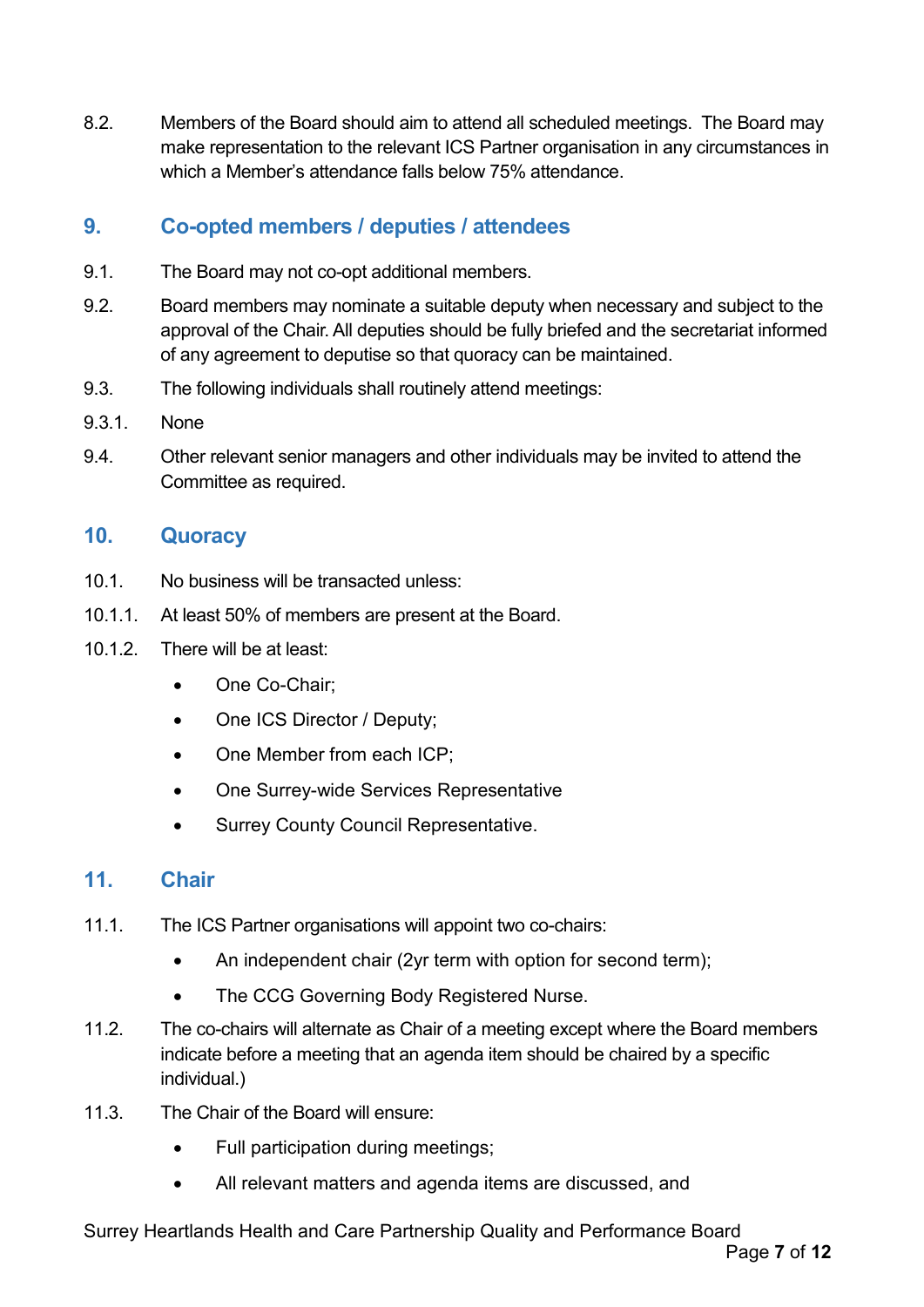- Effective decisions are made and communicated to the ICS partners.
- 11.4. Each member is responsible for leading the delivery of the key decisions and actions in their own organisations and relevant Integrated Care Partnership board.

#### **12. Meeting Management**

- 12.1. The Board will meet monthly and have an annual rolling programme of meeting dates and agenda items.
- 12.2. All members will be able to propose agenda items.
- 12.3. The Board will operate in accordance with the CCG's Standing Orders<sup>3</sup>. The CCG Corporate Office will be responsible for ensuring administrative support to the Board. This will include:
- 12.3.1. Giving notice of meetings (including, when the Chair of the Board deems it necessary in light of the urgent circumstances, calling a meeting at short notice);
- 12.3.2. Issuing an agenda and supporting papers to each member and attendee no later than 3 days before the date of the meeting (where possible);
- 12.3.3. Ensuring an accurate record (minutes) of the meeting.
- 12.4. The Board will meet in private. Agendas and papers will not be published.
- 12.5. Papers will be tabled only by prior agreement with the Chair.
- 12.6. Meetings may not be held by conference call or by electronic means.
- 12.7. With the agreement of the Chair, and by exception, one or more Members of the Board may participate in meetings in person or virtually by using video or telephone or web link or other live and uninterrupted conferencing facilities.
- 12.8. An extra meeting of the Board can be called at the request of any two members of the Board.
- 12.9. Where an extra meeting needs to be scheduled, every endeavour will be made to give at least 10 working days' notice. Notification will be given by email.
- 12.10. Non-voting people may be required to withdraw from the confidential part of the meeting
- 12.11. Members of the Board have a collective responsibility for the operation of the Board. They will participate in discussion, review evidence and provide objective expert input to the best of their knowledge and ability, and endeavour to reach a collective view.

<span id="page-7-0"></span><sup>&</sup>lt;sup>3</sup> For simplicity, this should be just one of the ICS partner organisations and the same as the partner organisation providing the administrative support. This ToR version assumes that the CCG will provide this service.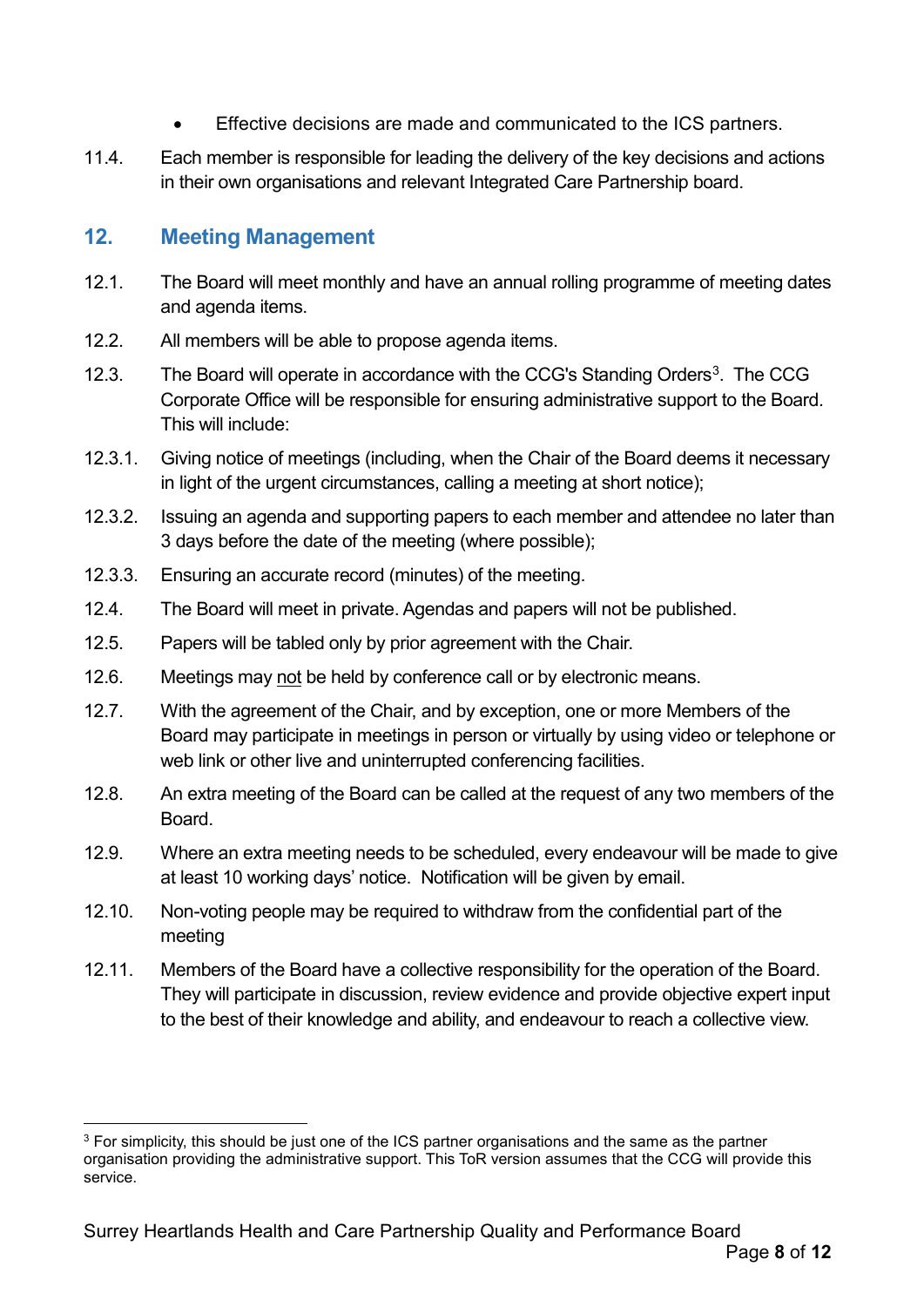#### **13. Agenda Preparation**

- 13.1. The Board will develop a forward-looking rolling Agenda programme, maintained by the secretariat.
- 13.2. The Co-Chairs will work with the secretariat on the preparation of the next meeting agenda.

#### **14. Values and Behaviours**

- 14.1. Members of the Board will work together in such a way that embodies the agreed values of the Surrey Health & Care Partnership and in doing so will demonstrate expected behaviours such as:
	- Trusting each other's positive intent;
	- Working as one team for the people of Surrey Heartlands;
	- Valuing the contribution of each partner;
	- Sharing and learning together.
- 14.2. All members are expected to uphold and support the vision, aims and objectives of the ICS Partnership and will bring perspectives from their individual organisation(s) to ensure that the strategy and programme of work reflects the diversity of the ICS footprint and can be implemented within each of the different parts of the ICS.
- 14.3. Individual organisations will not undermine, overturn or fail to implement collective agreements/ decisions agreed by this Board and ratified by the System Board.

## **15. Conflict of Interests**

- 15.1. The members of the Board must comply fully with NHS England Guidance and CCG Policy regarding Conflict of Interest[4.](#page-8-0)
- 15.2. The Co-Chairs are responsible for managing conflicts of interest at a meeting of the Board. If a Chair has a conflict of interest then the co-chair or, if necessary, another member of the Board will be responsible for deciding the appropriate course of action.
- 15.3. At the start of the meeting, the Chair will invite members to declare if they have any conflicts of interest with the business to be conducted, including previously declared interests.
- 15.4. The Chair will decide any necessary course of action to manage a declared conflict of interest as advised by the CCG Conflict of Interest Policy. (DN Again for simplicity only one should be referred to and ideally the same as the secretariat organisation.)

<span id="page-8-0"></span> <sup>4</sup> The Management of Conflicts of Interest is included in the CCG Standards of Business Conduct Policy.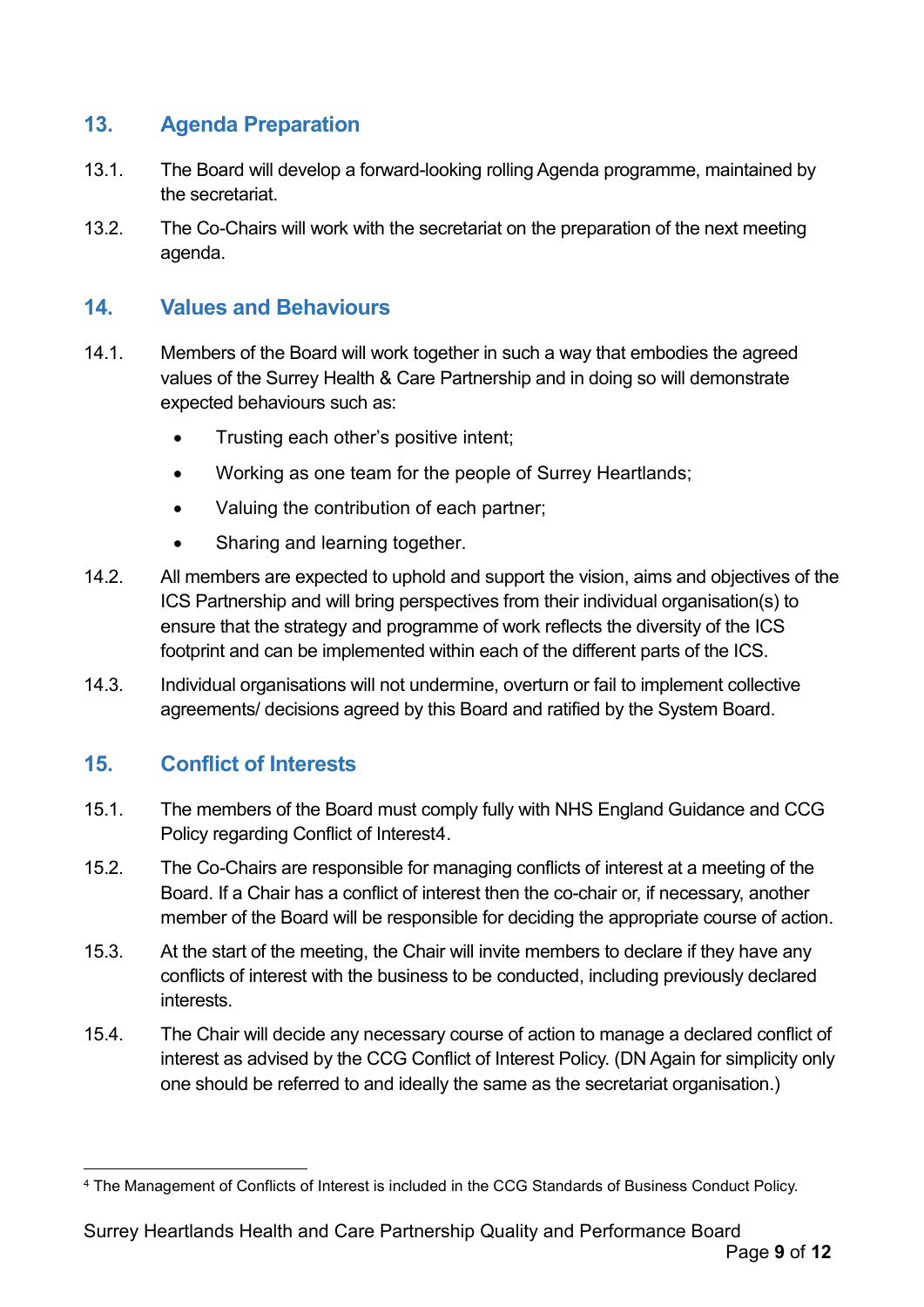- 15.5. Any declared conflicts of interest will be recorded in the minutes along with any action taken, in a form as advised by the CCG Standards of Business Conduct and Conflict of Interest Policy. In summary the information recorded is:
	- the name of the person noting the interest;
	- the nature of the interest and why it gives rise to the conflict;
	- the item of the agenda to which the interest related;
	- how it was agreed that the conflict should be managed;
	- evidence that the conflict was managed as intended.

### **16. Board Decision-making**

- 16.1. The aim of the Board is to achieve consensus decision-making wherever possible.
- 16.2. Each voting member of the Board shall have one vote.
- 16.3. If, necessary, a vote will be passed with a simple majority of the votes of members present. In the case of an equal vote, the Chair shall have a second and casting vote.
- 16.4. The result of the vote will be recorded in the minutes.
- 16.5. All decisions taken in good faith at a meeting of the Board shall be valid even if there is any vacancy in its membership or, it is discovered subsequently, that there was a defect in the calling of the meeting, or the appointment of a member attending the meeting.

#### **17. Emergency / Chair's action**

- 17.1. Either of the co-chairs may take emergency action when exceptionally required. The CCGs Independent Nurse Co-Chair may take Emergency/ Chair's action with regards to functions delegated to the Board by the CCGs and the Independent Co-Chair, for any other areas, on condition that the following criteria are met:
	- One other member of the Board is consulted with and this agreement is obtained in writing. This member must be from an organisation to which the decision pertains (for clarity, for a CCG/s decision, this must be a CCG member);
	- For actions not relating to CCG decisions, consent is obtained from the ICS Senior Responsible Officer (SRO); and
	- The action is reported at the next meeting of the Quality & Performance Board for ratification.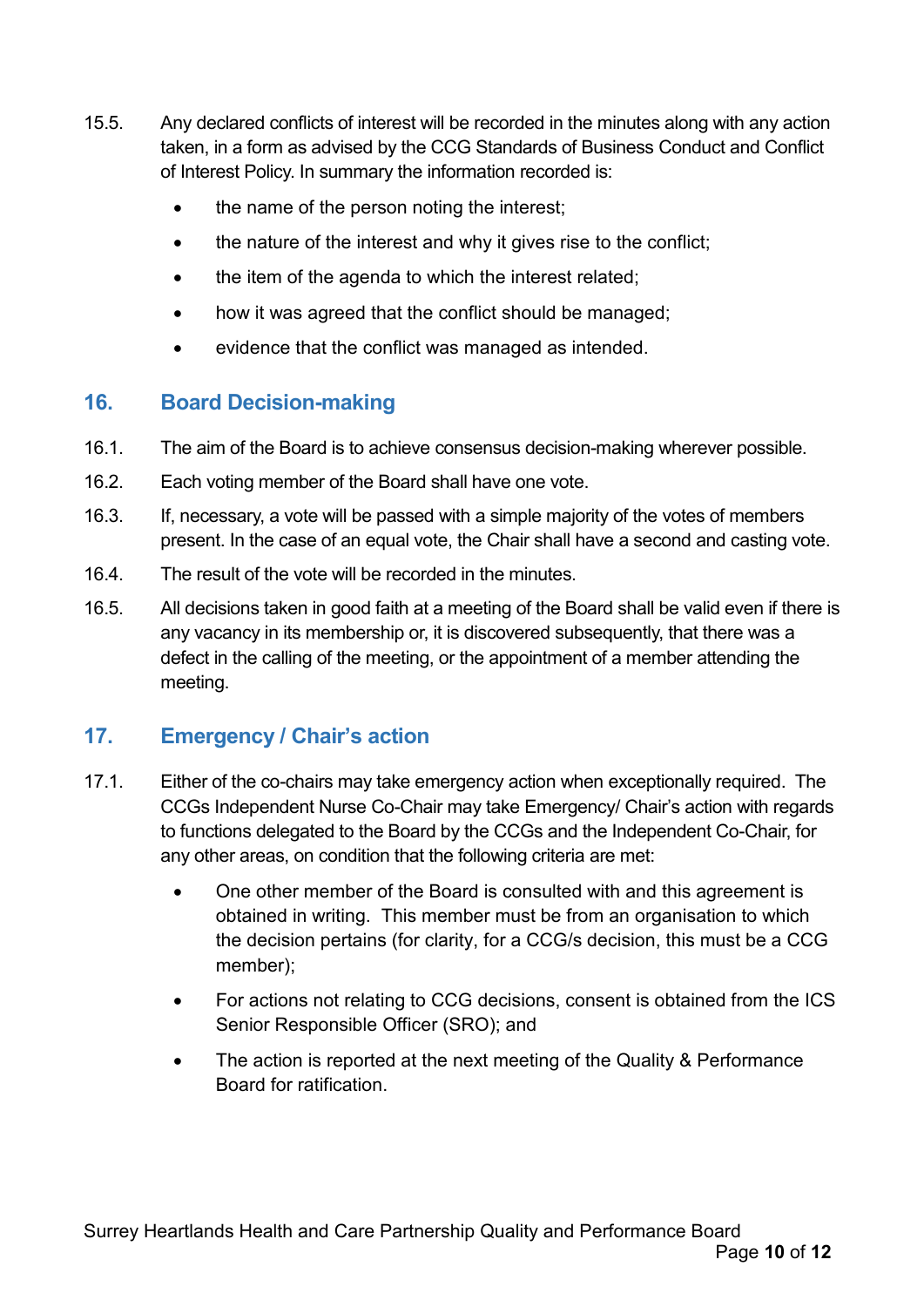#### **18. Secretariat**

- 18.1. The CCG Corporate Office will ensure the provision of a Secretary to the meeting who shall attend to take minutes of the meetings and provide appropriate administrative support to the Chair and Committee members.
- 18.2. The ICS Director of Quality and CCG Chief Nurse and ICS Director of Performance will be responsible for supporting the Chair in the management of the Board's business and for drawing the Board's attention to best practice, national guidance and other relevant documents as appropriate.
- 18.3. The Secretary will ensure minutes of the Board will be presented to the next meeting for formal sign off and submitted to each of the ICS Partner organisations.

#### **19. Review**

- 19.1. The Board will self-assess its performance on an annual basis, normally starting each January, referencing its work plan to ensure that the business transacted in meetings has effectively discharged the duties as set out in the Terms of Reference.
- 19.2. These terms of reference will be reviewed annually by the Board membership. Any proposed significant changes to the ToR and responsibilities will be presented to the ICS Partner organisations for approval.

| <b>Date</b>      | <b>Version</b><br>no. | <b>Reviewed by</b>                     | <b>Status</b> | <b>Comments/ Changes since last</b><br>version                                                                                                                                                                      |
|------------------|-----------------------|----------------------------------------|---------------|---------------------------------------------------------------------------------------------------------------------------------------------------------------------------------------------------------------------|
| <b>June 2019</b> | 2.4                   | <b>JDB/KT/CS</b>                       | <b>Draft</b>  | Major update for ICS focus                                                                                                                                                                                          |
| <b>June 2019</b> | 2.5                   | <b>JDB</b>                             | Draft         | Add publication of minutes                                                                                                                                                                                          |
| 26/06/19         | 2.6                   | Governing<br><b>Bodies</b><br>approved | Final         | Amendments made:                                                                                                                                                                                                    |
| 22/04/2020       | 3.0                   | Governing<br><b>Body</b>               | Final         | Following amendments approved:                                                                                                                                                                                      |
|                  |                       |                                        |               | Membership of a GP<br><b>Representative and Secondary</b><br>Care Doctor added;                                                                                                                                     |
|                  |                       |                                        |               | Membership of 'ICS Director of<br>Surrey-wide Services' amended to<br>'ICS Director of Childrens and<br>Learning Disability Services'; and<br>'ICS Director of Mental Health<br>Services' to reflect current roles; |
|                  |                       |                                        |               | Membership of 'CCG ICP Quality<br>Leads' to be amended to 'CCG<br>Deputy Director of Quality and                                                                                                                    |